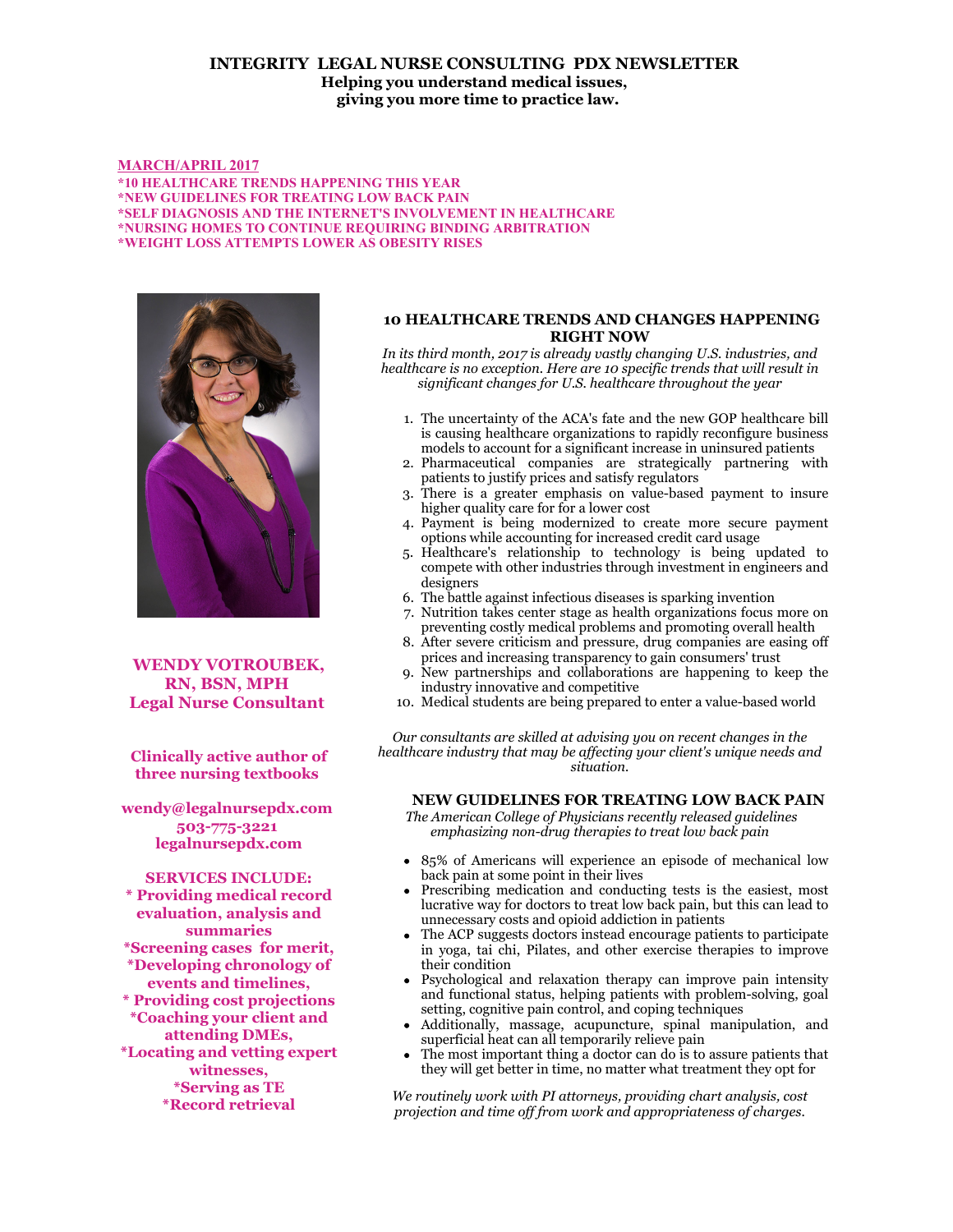#### **TESTIMONIALS**

*"When we use Wendy, we get a thorough and complete report. She finds issues that I had never considered and her thorough analysis is worth every penny. " Kelly L. Andersen, Esq.*

*"Thank you very much for your hard work on the case thus far - what I learned with you will surely help us out at mediation." Kristen West McCall, Esq.*

*"Very nice report, the report will be useful to cut and paste into my settlement demand." Jan Kitchel, Esq.*

*"Thank you so much for your timely response to this case. We appreciate what you do." Katie Ireland, Esq.*

*"Wendy provides prompt, professional, courteous service with a ready smile that sets clients at ease. She lasers in on the medical issues that matter most to highlight them for legal review as we consider how to best represent our medical cases to the triers of fact." Jenna Harden, Esq.*

*"Thank you for the hard work and detailed report." Judy Snyder, Esq.*

*"This is awesome! You are well worth the money! Thanks Wendy." Andrew Mathers, Esq.*

*"Because of several large cases going on at the same time, I had to find someone to do the medical review that my legal assistant normally does. I contacted Wendy and hired her for the job. The review was in the format and style I requested. It was every bit as thorough, perhaps even more, than my legal assistant. It was exactly what I needed. I would not hesitate to use Wendy again, in fact I am." Jim Dwyer, Esq.*

*"You are truly a delightful person, and a consummate professional." Sara M. Winfield, Esq.*

*"Thank you for your speedy work and comprehensive spreadsheet." Jim Nelson, Esq.*

*"You did an excellent job." Michael H. Bloom, Esq.*

*"Thanks so much, will definitely use you for another criminal case." Zack Stern, Esq.*

### **THE INTERNET'S ROLE IN MODERN HEALTHCARE**

*Approximately 80% of internet users search for health information online, but how accurate is this information?*

- A 2010 study found that of the search results for commonly researched pediatric questions, 39% contained correct information, 11% were incorrect, and 49% failed to answer the question
- More than ever before, physicians are seeing patients who demand certain tests, diagnoses, medications, and procedures after reading about them online. Patients unintentionally reframe their symptoms to fit with what they have read online, and doctors concerned about approval ratings do not dissuade them
- After reading online about the potential conditions their symptoms could indicate, patients will often worry excessively and spend more money than necessary trying to self-treat
- Others, in denial or convinced their symptoms match only a minor illness they read about online, will not see a doctor immediately. Instead, what could end up being a life-threatening illness will progress without attention
- The most reliable information comes from government health websites. Patients should consult these as well as their doctors, going straight to a dependable source

*We can provide chart reviews and analysis for PI, medical negligence and criminal defense attorneys.*

# **NURSING HOMES TO CONTINUE REQUIRING BINDING ARBITRATION**

*Despite attempts made by federal regulators, nursing homes will now continue requiring residents to agree in advance to settle disputes through arbitration*

- The Centers for Medicare and Medicaid Services (CMS) issued a rewrite of nursing home regulations last year that included a rule barring nursing homes from requiring patients to agree to binding arbitration at admission.
- Though nursing homes argue that arbitration is a faster and more cost-efficient way to resolve disputes, consumer advocates claim the industry arbitrators are biased and that this process allows the industry to keep major violations private
- The American Healthcare Association sued to reverse the arbitration curbs, and a district court judge in Mississippi blocked the ban, turning the decision over to congress. However, President Trump's and congressional republicans' intentions to roll back regulations means that nursing homes will almost certainly be able to once again require arbitration upon admission to their institutions

*We can provide both testifying expert and consulting work for long term cases.*

#### **WEIGHT LOSS ATTEMPTS LOWER AS OBESITY RISES**

*A recent study published on JAMA reveals that though rates of weight gain and obesity are increasing, fewer people are attempting to lose that weight*

- Two-thirds of Americans are overweight or obese, and these numbers have continued to rise since the 1980s
- The study assessed groups of individuals from three different time periods: 1988-1994, 1999-2004, and 2009-2014
- Though the prevalence of obesity and overweight individuals increased by 13% between 1988 and 2014, the percentage of those who tried to lose weight dropped by 7%
- One likely reason why this trend is occurring is that higher body weights are now more widely socially accepted. If an individual is satisfied with their weight, they are less motivated to lose it.
- Another reason for this statistic could be due to the chronic nature of obesity; the longer an individual lives with obesity, the less likely they are to lose weight, especially if they have tried before with limited success.

### *NEWSLETTER RESOURCES*

*[http://www.healthcareitnews.com/news/pwcs-top-10-healthcare](http://www.healthcareitnews.com/news/pwcs-top-10-healthcare-industry-issues-2017)industry-issues-2017*

 *[https://www.acponline.org/acp-newsroom/american-college-of-](https://www.acponline.org/acp-newsroom/american-college-of-physicians-issues-guideline-for-treating-nonradicular-low-back-pain)*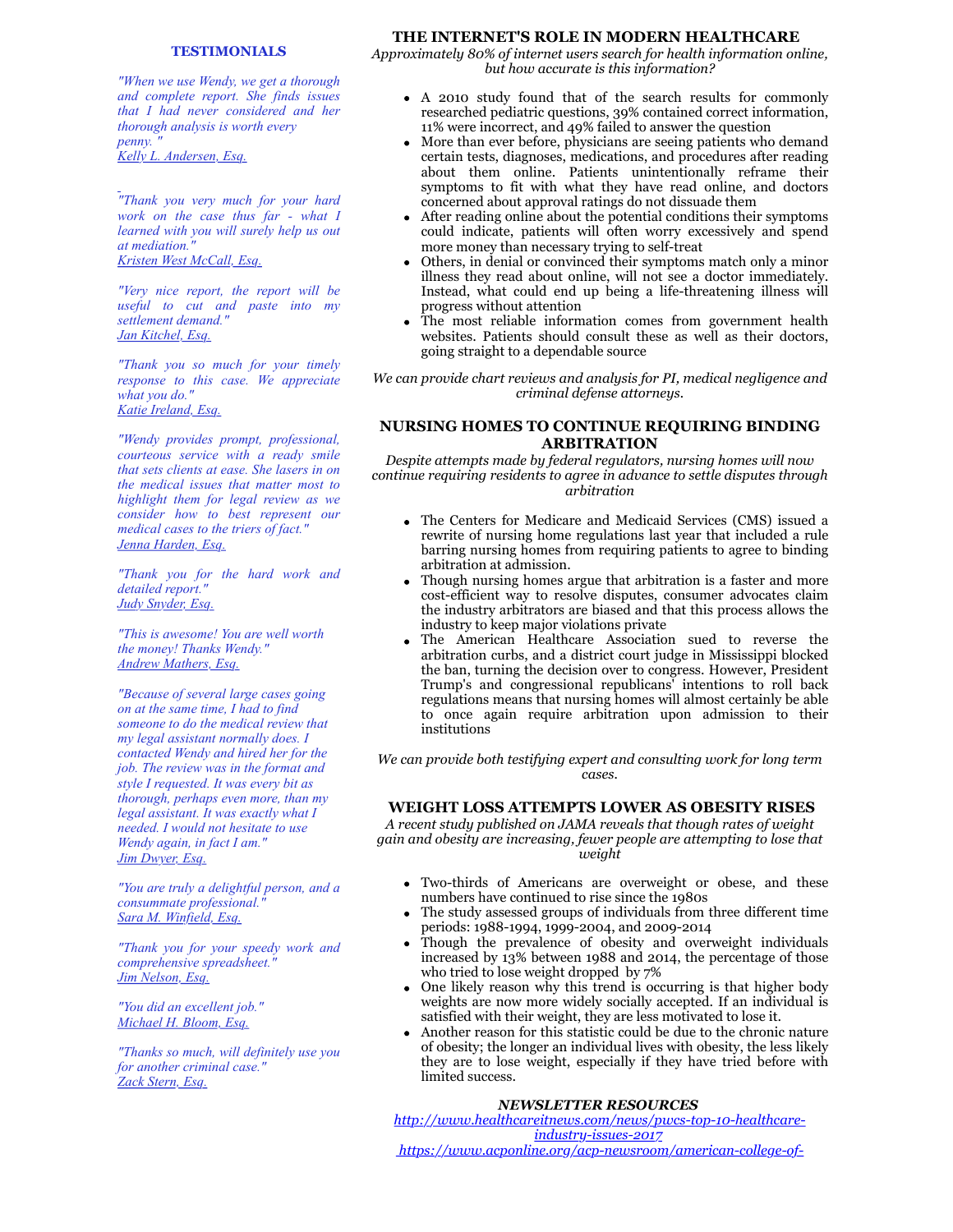*[physicians-issues-guideline-for-treating-nonradicular-low-back-pain](https://www.acponline.org/acp-newsroom/american-college-of-physicians-issues-guideline-for-treating-nonradicular-low-back-pain) [http://mashable.com/2012/06/15/online-medical](https://www.acponline.org/acp-newsroom/american-college-of-physicians-issues-guideline-for-treating-nonradicular-low-back-pain)searches/#m5q8QKSQaSqH [https://www.forbes.com/sites/howardgleckman/2017/01/04/nursing](https://www.forbes.com/sites/howardgleckman/2017/01/04/nursing-homes-can-continue-to-require-residents-to-agree-to-binding-arbitration/#79b5ea8b2df9)homes-can-continue-to-require-residents-to-agree-to-bindingarbitration/#79b5ea8b2df9 <http://www.medicalnewstoday.com/articles/316228.php>*

*Please feel to contact us for the newsletter's sources, as all information is thoroughly explored and researched.*

#### **TESTIMONIALS**

*"When we use Wendy, we get a thorough and complete report. She finds issues that I had never considered and her thorough analysis is worth every penny. " Kelly L. Andersen, Esq.*

*"Very nice report, the report will be useful to cut and paste into my settlement demand." Jan Kitchel, Esq.*

*"Thank you so much for your timely response to this case. We appreciate what you do." Katie Ireland, Esq.*

*"Wendy provides prompt, professional, courteous service with a ready smile that sets clients at ease. She lasers in on the medical issues that matter most to highlight them for legal review as we consider how to best represent out medical cases to the triers of fact." Jenna Harden, Esq.*

*"Thank you for the hard work and detailed report." Judy Snyder, Esq.*

*"This is awesome! You are well worth the money! Thanks Wendy." Andrew Mathers, Esq.*

*"Because of several large cases going on at the same time, I had to find someone to do the medical review that my legal assistant normally does. I contacted Wendy and hired her for the job. The review was in the format and style I requested. It was every bit as thorough, perhaps even more, than my legal assistant. It was exactly what I needed. I would not hesitate to use Wendy again, in fact I am." Jim Dwyer, Esq.*

*"You are truly a delightful person, and a consummate professional." Sara M. Winfield, Esq.*

*"Thank you for your speedy work and comprehensive spreadsheet." Jim Nelson, Esq.*

*"You did an excellent job." Michael H. Bloom, Esq.*

*"Wendy Votroubek was very prompt and timely in providing her evaluation,*